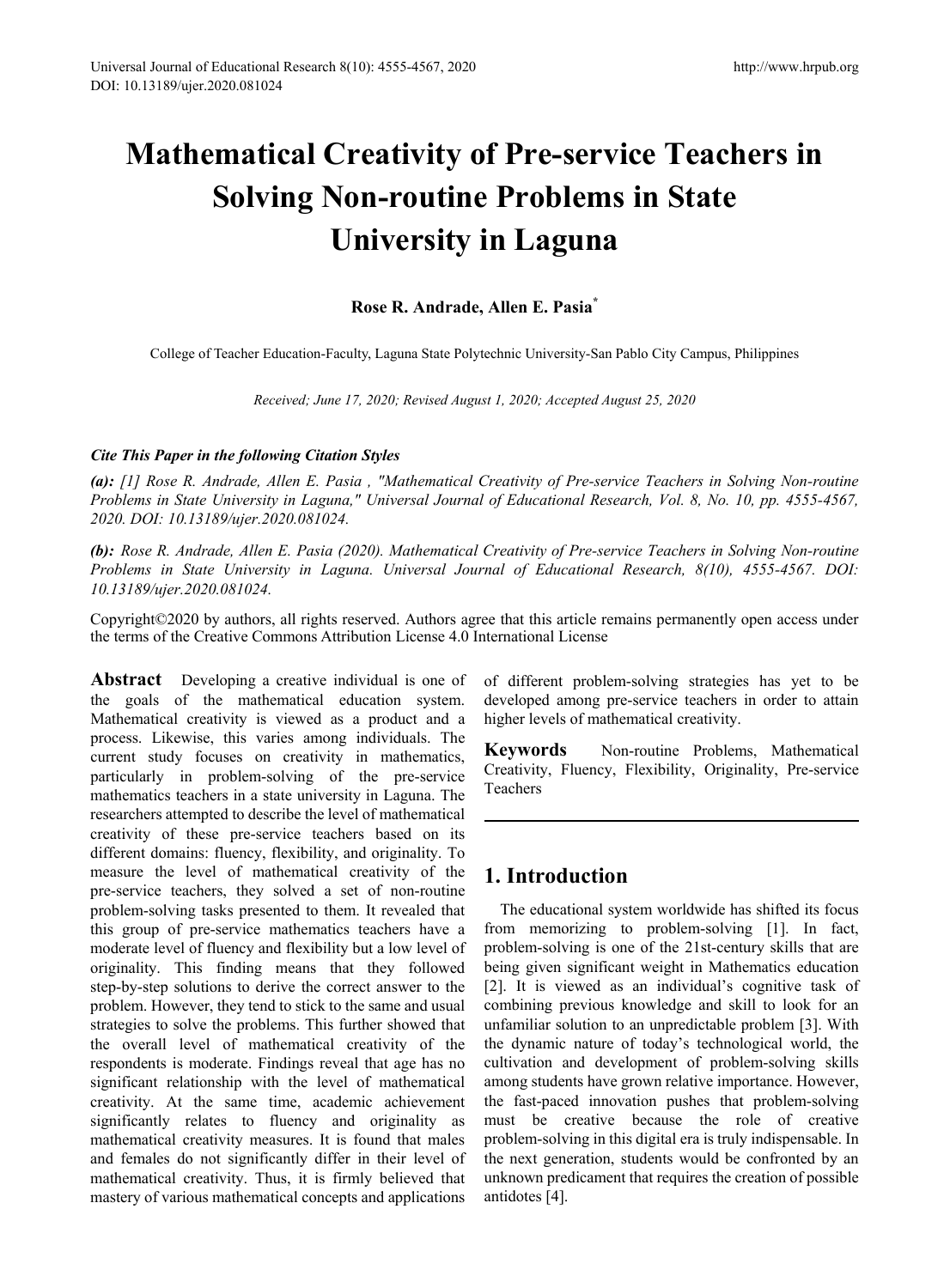Although there is no uniform definition of creativity, numerous works of literature have stated that it is the ability to provide work that is original, unique, and novel [5,6]. However, the question remains on how this creative problem solving can be developed. In Mathematics education, students' exposure to non-routine problems could be a contributing factor to hone such skill [6-8].

Non-routine problems are kinds of problems that require the use of different strategies and heuristics [9]. These problems are more difficult and complicated than routine problems because numerous approaches must be devised to solve an unfamiliar situation [10]. Thus, these problems require flexibility and strategic thinking to extend previous knowledge and concepts that allow having different pathways to a solution, leading to the enhancement of student's Mathematical creativity [11].

Creativity in Mathematics throughout the years is viewed by researchers in two ways: as a product and as a process. Sternberg and Lubart [12] define Mathematical creativity as the ability to produce original work. Sriraman [13] also affirms that Mathematical creativity is the capacity to exhibit a novel work. On the other hand, as Livne and Milgram [14] have noted, Mathematical creativity is the ability to think outside the box by looking for patterns and relationships that would yield an unexpected output. In this research, Mathematical creativity is characterized as a process using three major components: fluency, flexibility, and originality [15-19]. In discussing these three components, the researchers adopted the definition used by Haylock [20] and that of Fortes and Andrade [8] which includes first, fluency being the frequency of correct solutions and responses; secondly, flexibility as the number of different strategies or solutions; and, finally, originality being the uncommonness of the strategy or solution, employed in solving a problem as compared to a group.

Contemporary curricula have been putting major efforts to nurture the mathematical creativity of the students in all aspects. Western and Asian countries have taken action by integrating creativity into the curriculum [21,22]. Hong Kong, China, Japan, South Korea, and Singapore have given great emphasis on developing Mathematical creativity [21]. Further, a similar undertaking has been done by the Philippines [23]. However, despite the Philippines' educational reforms, the level of Mathematical creativity is still unsatisfactory, as evident in the Program for International Student Assessment [24]. One factor that can be examined is the level of Mathematical creativity of pre-service teachers. Teachers are the catalysts of change and, therefore, could provide invaluable aid in fostering mathematical creativity [25]. Several researchers confirmed that creative teachers could maximize the potential growth of students in terms of their knowledge, experiences, skills, and engagement in real-life tasks [18,26,27]. Further, Suastika [28] even emphasized that it is the duty of the Mathematics teachers to encourage

students' creativity, and it is necessary for them to provide a conducive environment for the optimal development of such skill. Nonetheless, to prepare them in this significant role, investigation, and cultivation of mathematical creativity of future teachers is urgent and is gravely important.

Teacher education programs in higher education in the Philippines aim to produce creative students who are globally competitive and fully prepared to surpass the challenges of the future. But the questions to consider are: "How creative are they to meet these challenges?" or "Do they possess the expected level of Mathematical creativity?" The researchers believe that to fully equip our students and to appropriately provide sufficient intervention, one might look first to determine the level of Mathematical creativity of the pre-service teachers, the so-called shapers of students' tomorrow. Moreover, pre-service teachers' lack of knowledge and low level of competence could be disturbing in building Mathematical talents. But if these prospective Mathematics teachers could be given proper introduction and tasks aiming to develop Mathematical creativity during their training and discussion, then this problem could be prevented.

Moreover, several investigators have linked background characteristics such as age, gender, and academic achievement to creativity. In the study of Naderi et al. [29], age and gender differences concerning aspects of creativity significantly relate to academic achievement. Likewise, Piaw [30] revealed that gender has a great impact on students' creative thinking ability. However, Sayed and Mohammed [31] exposed that no gender differences in divergent thinking, but the grade-level effect was statistically significant. Furthermore, Bahar and Maker [32] stated that the scores in mathematical creativity might predict the mathematical achievement of the students. On the contrary, Ogunsaya et al. [33] found out that there is a low negative significant relationship between creativity and academic achievement. Hence, high achiever in education does not necessarily equate to being highly creative. Although these variables have been investigated in several studies, conflicting conclusions are very apparent. This study aims to verify the existing results and determine if age and academic achievement have a significant relationship on pre-service teacher's mathematical creativity and if gender has a significant difference in fluency, flexibility, and originality as measures of mathematical creativity.

With the implication of creativity in today's world, several researchers have become interested in studying creativity in general [34,35,26,27]. However, the frequency of researches in analyzing Mathematical creativity is very scarce [36]. Hence, the researchers have encountered a limited number of studies measuring the mathematical creativity of students in the country. This study aims to fill the gap and contribute to the growing body of works in Mathematical creativity.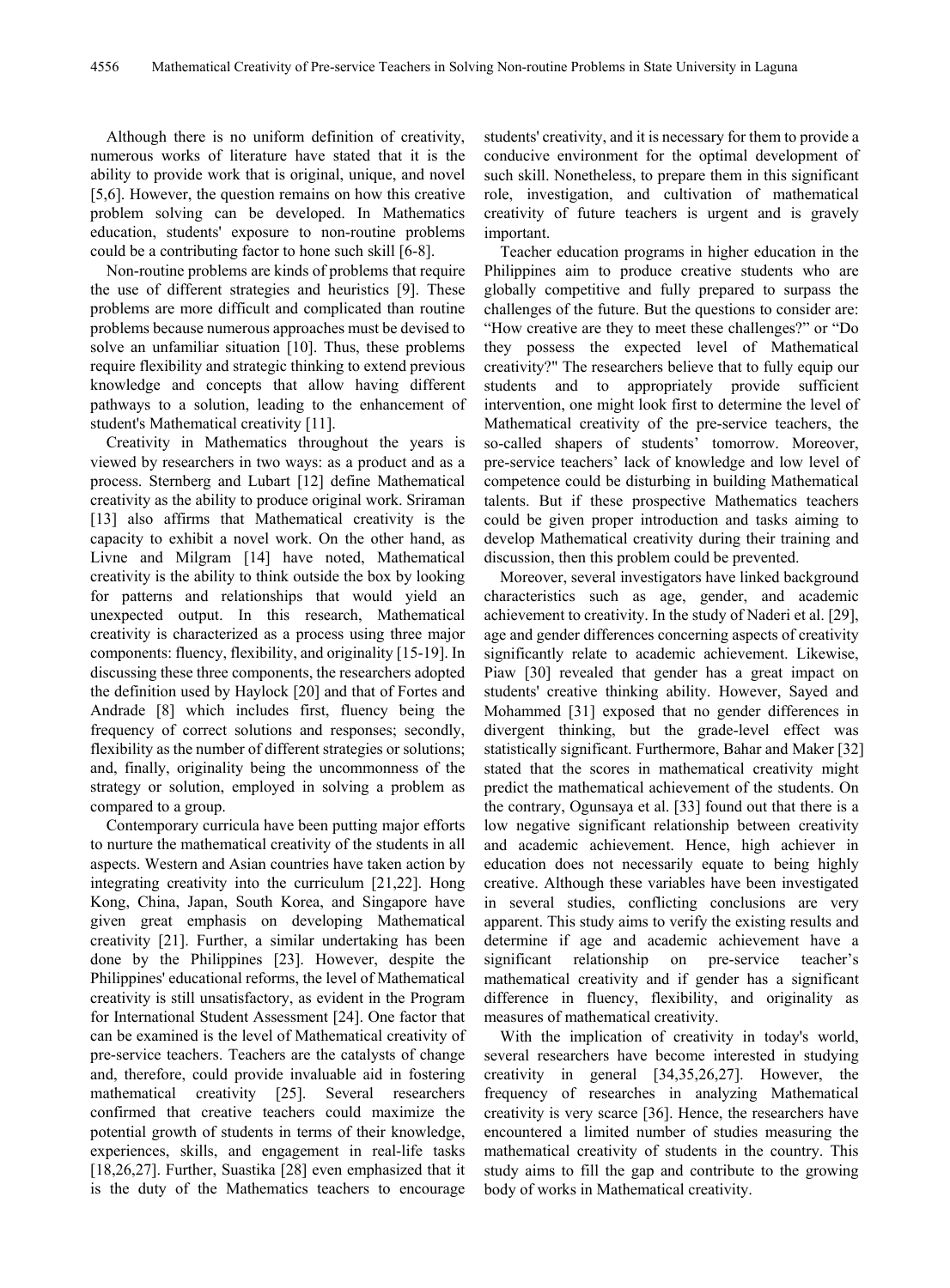#### **Mathematical Creativity**

Several studies have been conducted to explore, describe, and measure the mathematical creativity of the students and the most pertinent to the present study are as follows:

In the study conducted by Borja [37], students got a high and low score in fluency and originality, respectively. On the contrary, according to Supriadi [38], pre-service elementary teachers got the highest score in flexibility but surprisingly achieved lowest in fluency. This implies that elementary teacher candidates have a fixed belief in mathematics and often encouraged to use a conventional algorithm. When they are faced with an unusual problem, struggle in solving becomes prevalent. Moreover, Suryana [39] asserted that originality is the most challenging component of mathematical creativity. This is in parallel to Lev and Leikin [6] that originality is for the students who have a high level of mathematical achievement. Further, Fortes and Andrade [8] stated that students had difficulty in generating a unique solution, and the students, in general, are considered moderately creative.

Mathematical creativity and Mathematical ability have been found to be positively correlated with one another [35]. Students with high Mathematical ability are highly creative students as well. Likewise, average Mathematical ability students have an average performance across fluency, flexibility, and originality [40]. Nevertheless, Baran et al. [41] have found out no significant relationship between creative thinking and Mathematical ability. From this, it could be derived that a high level of Mathematical ability does not predict the level of creativity.

Kozlowski et al. [27] highlighted that there is a difference in the creativity level between secondary and college students. Exposure to long years of schooling and struggling problems are the two major factors for the discrepancy in the level of mathematical creativity.

Teachers' competence, knowledge, and belief affect the atmosphere that could foster students' creativity and push them to go beyond what is expected [42]. Allowing students to take risks, make errors and to look for a non-standard solution must be the aim of every teacher. However, teachers' lack of knowledge, low level of competence, math anxiety, and fixed belief hinder the aim

of reformed education in maximizing student's mathematical creativity [17]. This is inconsonant to the findings of Gelora et al., [26] that limited knowledge of the teacher adversely affects pedagogies that would promote this skill. Nadjafikhah, et al. [25] noted further that creative students could only be produced by creative teachers. Thus, it is deemed necessary that training that would promote creativity should be given to pre-service teachers as they are held responsible for honing the mathematical talents of students. If this is overlooked, the utmost goal of mathematics education and the future of  $21<sup>st</sup>$ -century learners are in jeopardy.

Given the above-mentioned circumstances and contrasting research findings, this study hopes to give light to these inconsistencies by investigating the pre-service teacher's mathematical creativity through non-routine problems.

## **2. Framework of the Study**

The study is anchored in Constructivist Theory, which held the belief that the extension of previous knowledge matters to construct new insights. In the educational environment, the students are allowed to take risks, commit errors, and provide multiple perspectives in solving problems. This opportunity provides an avenue to attain the highest order of learning, such as heuristic problem solving, metacognitive knowledge, and creativity, which lead to the innovation of new knowledge and procedures.

Age, gender, and academic achievement in terms of General Weighted Average (GWA) serve as the independent variables of the study. Haylock [20] described fluency as the ability of the students to provide correct responses that are relevant to the mathematical situation, flexibility as the ability of the students to use diverse problem-solving heuristics and originality as the ability to use strategies that are unique and non-standard solution to solve a problem. In view of the foregoing, the concepts of fluency, flexibility, and originality in solving non-routine problems are likewise applied to measure mathematical creativity.



**Figure 1.** Graphical Representation of the Framework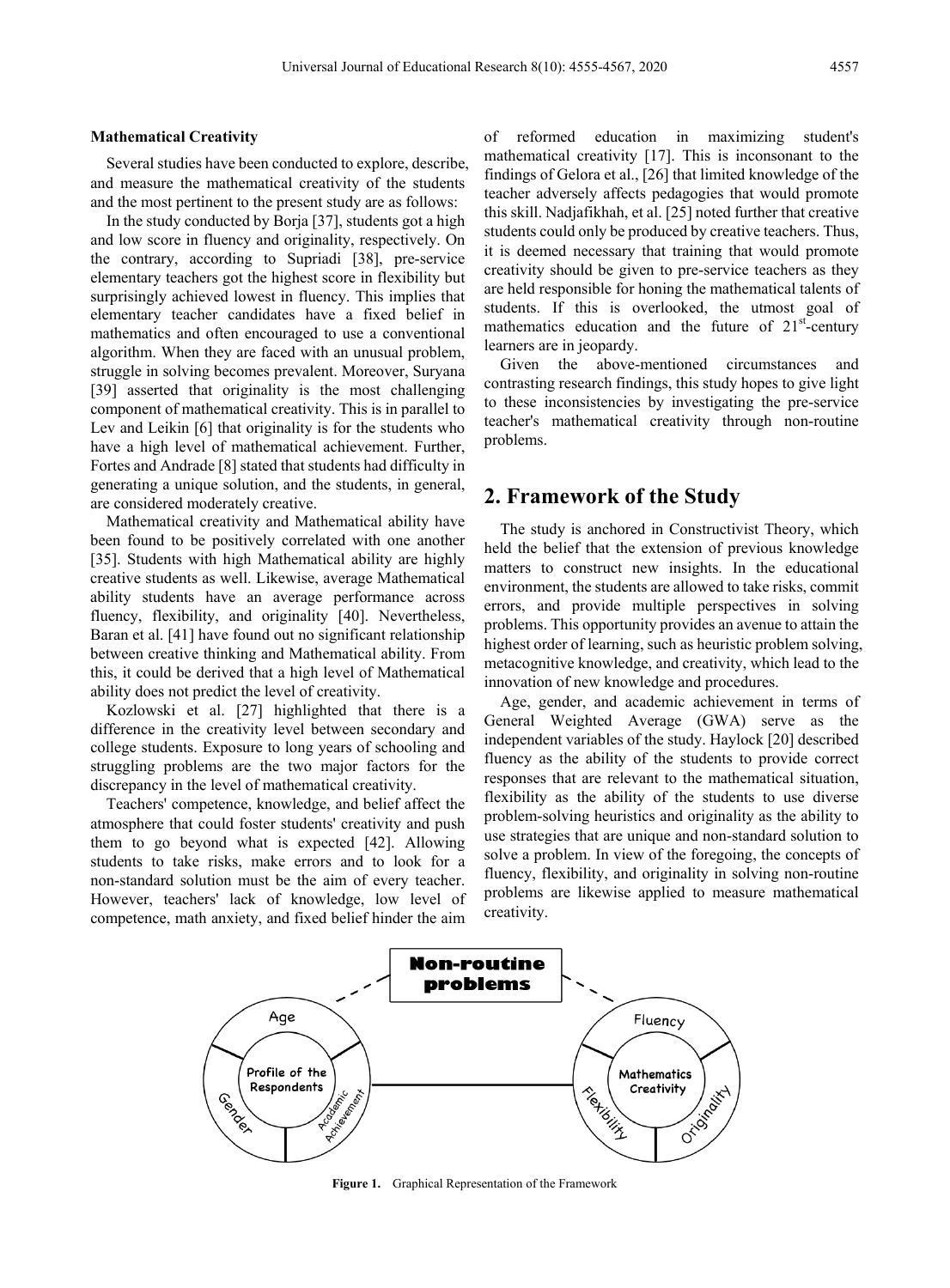#### **Statement of the Problems**

The main purpose of this research is to describe the mathematical creativity of teacher education students at a State University in Laguna. Specifically, the study sought to answer the following questions:

- 1. What is the overall level of mathematical creativity of pre-service teachers in solving non-routine problems?
- 2. What is the level of mathematical creativity of pre-service teachers in terms of:
	- a. fluency,
	- b. flexibility, and
	- c. originality?
- 3. Is the academic achievement of the pre-service teachers significantly associated with their level of mathematical creativity?
- 4. Does the age of a pre-service teacher significantly relate to their level of mathematical creativity?
- 5. Does the level of mathematical creativity significantly differ among pre-service teachers when grouped according to their gender?

#### **Research Design**

The descriptive method of research is used to describe the level of mathematical creativity of the pre-service teachers in terms of fluency, flexibility, and originality gathered from the students' solution and interview. Likewise, this method was used since there was an intention to determine the significant association among age, academic achievement, and mathematical creativity and a test of significant difference between male and female students' level of mathematical creativity.

#### **Participants**

This study was participated by 37 Pre-service Teachers at a State University in Laguna. The respondents were chosen through purposive sampling with Mathematics as an area of specialization. Table 1 below shows the distribution of the respondents according to age, gender, and academic achievement.

As shown in the table, most of the pre-service teachers in this study are female whose ages range from 19 to 21. The academic achievement here is measured by the general weighted average of the pre-service teachers in the past two semesters. They have a very satisfactory academic achievement. This means that these pre-service teachers' grades range from 1.50 to 2.50. In this grading system, 1 is the highest possible grade, and 5 is the lowest possible grade of a student.

#### **Data Gathering Procedure**

The problem-solving test was administered to thirty-seven (37) students of the fourth year and third-year college students that compromise the population of BSED-Major in Math in a state university in Laguna. The six non-routine problems used by Fortes and Andrade (2019) were given in one session. In this session, six problems were answered by students for two hours. After solving the problems, there was a group interview. Three mathematics professors were asked to analyze and score the students' solutions using a scoring rubric (with 5 points as the highest score per problem). The mean scores were used to describe students' mathematical creativity as high (with a grand mean of  $20.6 - 30$ ), moderate (having a grand mean of  $10.6 - 20.5$ ), and low (grand mean is within the range  $1 -$ 10.5).

Age Academic Achievement 19 20 21 22 23 24 27 Excellent Very Satisfactory Satisfactory Gender Male 1 8 1 1 0 0 1 0 0 5 6 Female 3 14 6 1 1 1 0 4 13 9 Total 4 21 7 2 1 1 1 4 18 15

**Table 1.** Distribution of the Pre-Service Mathematics Teachers Gender, Age and Academic Achievement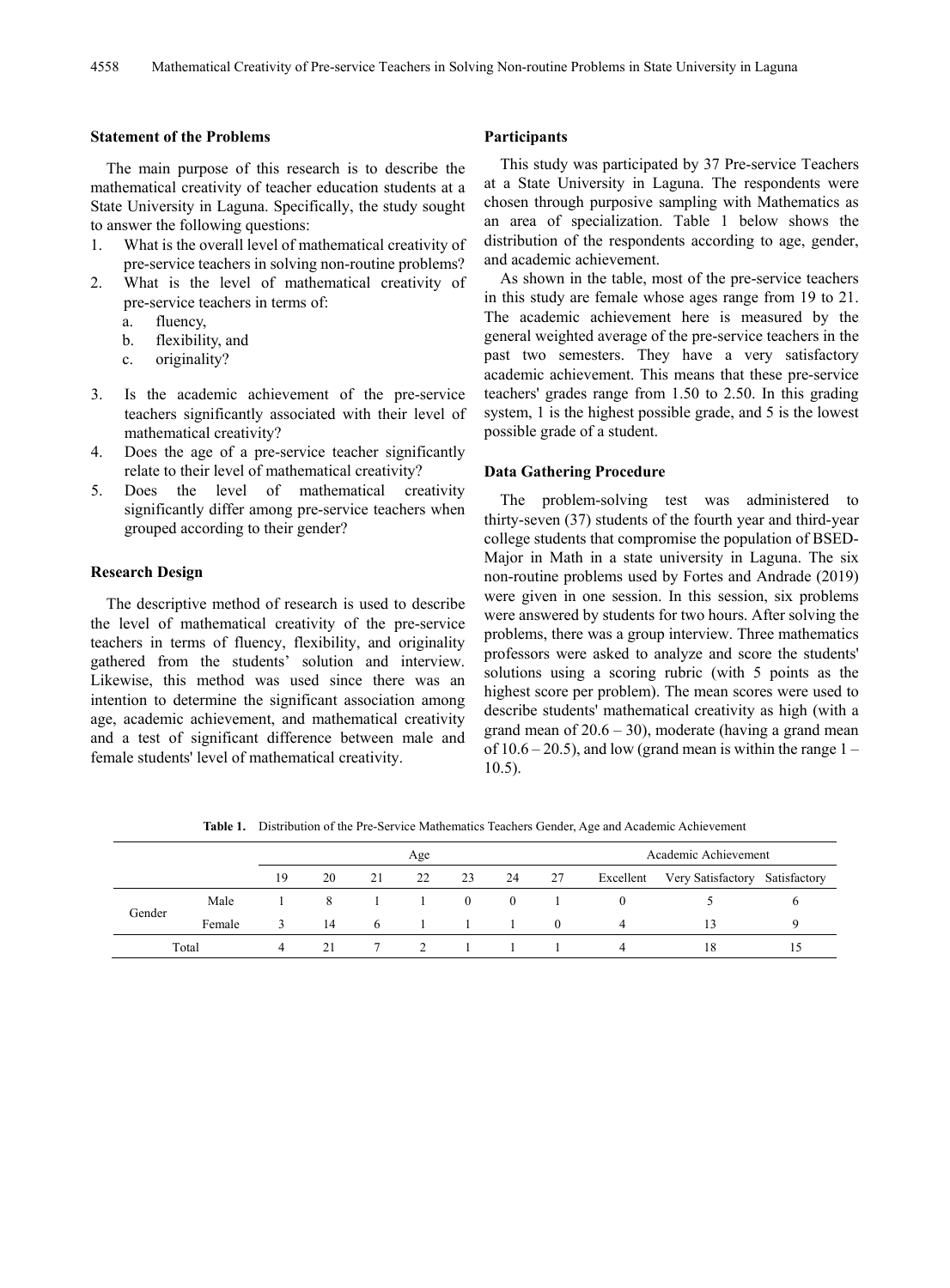#### **Data Gathering Instruments**

A problem-solving test was used to gather information and support the data analyses of the students' solution in each non-routine problem. A scoring rubric was used to determine whether and to what extent solutions exhibited fluency, flexibility, and originality.

#### **Statistical Tool**

Descriptive statistics such as frequency, percentage, and mean are used in this study**.** Kendall's tau is used to determine a significant association between the mathematical creativity of the pre-service teachers and their age and academic performance. Each of the domain of the mathematical creativity and the overall level of mathematical creativity was tested for normality using the Shapiro Wilk test. The test showed significant departure from normality of age  $W(37) = .677$ , p=.000, academic achievement W(37)=.915, p=.008 and originality W(37)  $= 910$ , p $= 006$ . On the other hand, Shapiro Wilk showed that fluency (W(37)=.980, p=.719), flexibility (W(37)=.956,  $p = 153$ , and over-all mathematical creativity( $W(37)=.978$ ,  $p=.646$ ) are normally distributed.

An independent samples t-test was used to determine whether males and females significantly differ in their fluency, flexibility, originality, and over-all level of mathematical creativity, an independent samples t-test was used. These data sets are continuous data, and the normality of each group's distribution was tested using Shapiro Wilk. For the male group, the following is the result of the test of normality. Fluency  $(W(37)=960)$ , p=.776), flexibility (W(37) =.901, p=.188), originality  $(W(37)=.895, p=.163,$  and over-all mathematical creativity  $(W(37)=.895, p=.163)$ . For the female group, the result is as follows fluency (W(37)=.973, p=.709), flexibility (W(37)  $= 950$ , p=.235), originality (W(37)=.903, p=.109), and over-all mathematical creativity (W(37)=.977, p=.801). Since these data sets did not violate the assumption of normality, then the independent samples t-test was appropriate to be used.

This section presents the level of mathematical creativity in terms of fluency, flexibility, and originality. This also includes the overall mathematical creativity of mathematics teacher education students.

#### **On Overall Mathematical Creativity**

It can be gleaned from the table the mean of the three measures of mathematical creativity and the overall level of mathematical creativity of pre-service mathematics teachers. The assessment of mathematical creativity was based on the students' fluency, flexibility, and originality [15-19]. The fluency referred to the number of correct responses that students presented. Flexibility would mean the different types of responses that are measured, and originality was calculated by comparing a student's solutions with the solutions provided by all the students in the group.

The table also shows that pre-service mathematics teachers are moderately creative in terms of fluency and flexibility. This means that they can perform procedures following a series of relevant steps and can implement different types of responses to solve a certain problem. However, this table also displays the low level of originality of the pre-service teachers in solving non-routine problems. This means that most of the pre-service teachers used the same methods or solutions or calculations in solving a particular problem. Borja [37] put forward that most students know how to successfully solve a certain problem but failed to generate a unique solution as Fortes and Andrade [8] implied on their study, that this scenario might be attributed to the students' comfort to dwell on a strategy that they already know and the lack of initiative to verify their answers.

Solving problems in mathematics, especially non-routine, requires a student to be abstract and generalize mathematical content [43,45] and to make connections between unrelated ideas [44,45]. It is rooted in a strong foundation on the content knowledge of the student. The lack of such content knowledge would disable the students to perform a variety of responses that are both relevant to the success of solving the problem and uncommon to the rest of the students in their class.

# **3. Results and Discussions**

**Table 2.** Overall Mathematical Creativity of Pre-Service Mathematics Teachers

| Mathematical Creativity | Mean  | Std. Deviation | Levels of Creativity |
|-------------------------|-------|----------------|----------------------|
| Fluency                 | 17.41 | 4.35           | Moderate             |
| Flexibility             | 15.03 | 4.34           | Moderate             |
| Originality             | 7.62  | 2.15           | Low                  |
| Overall                 | 13.35 | 3.09           | Moderate             |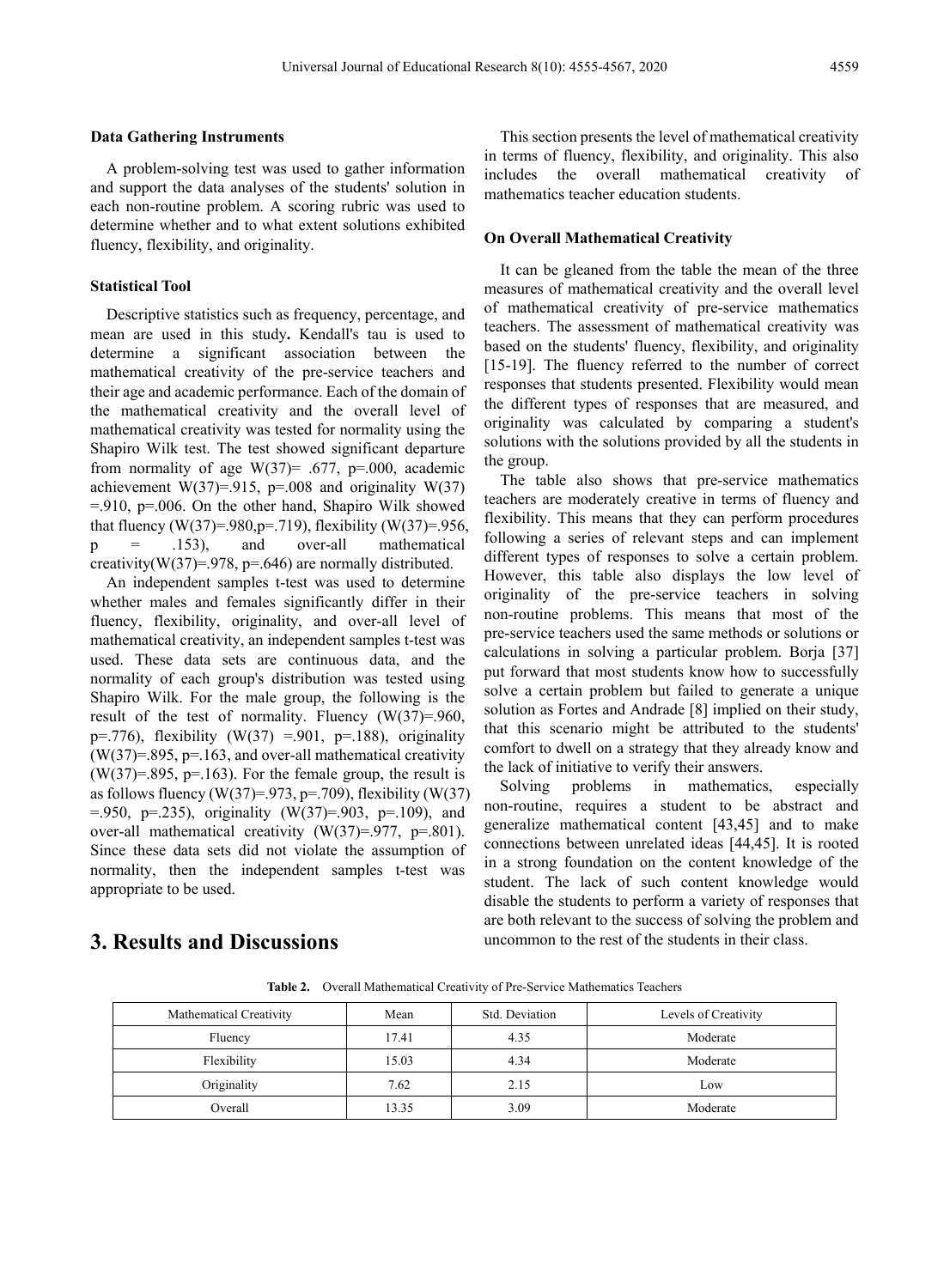

**Figure 2.** Level of Fluency as Measure of Mathematical Creativity



**Figure 3.** The solution of Student Kudos in Problem 3

#### **On Fluency**

Figure 2 shows the level of mathematical creativity in terms of fluency. A student is fluent based on the consistency and correctness of his/her solutions to a problem. Most of the students are moderate to most fluent in giving solutions to the given non-routine problems.

Student Kudos is considered as one of the most fluent students who presented a solution in Problem 3.

The student (Kudos) had presented several ways to answer the problem. In the student's first solution, the original dimensions of the rectangle were multiplied to get

the area of the entire figure. Then, that [original area] was divided by a number [4] and see if the resulting number is a perfect square. The process continued until the quotient is a perfect square. As proof of the students' high level of fluency, another solution was given. This time, illustration aided the student in successfully solving the solution. First, the student drew the given rectangle and tried to divide each side into lengths that are common to both dimensions. Let say, since 20 can divide both 40 and 60 exactly, then counting the number of squares gave the correct answer to the problem.

Finally, a solution similar to the second solution was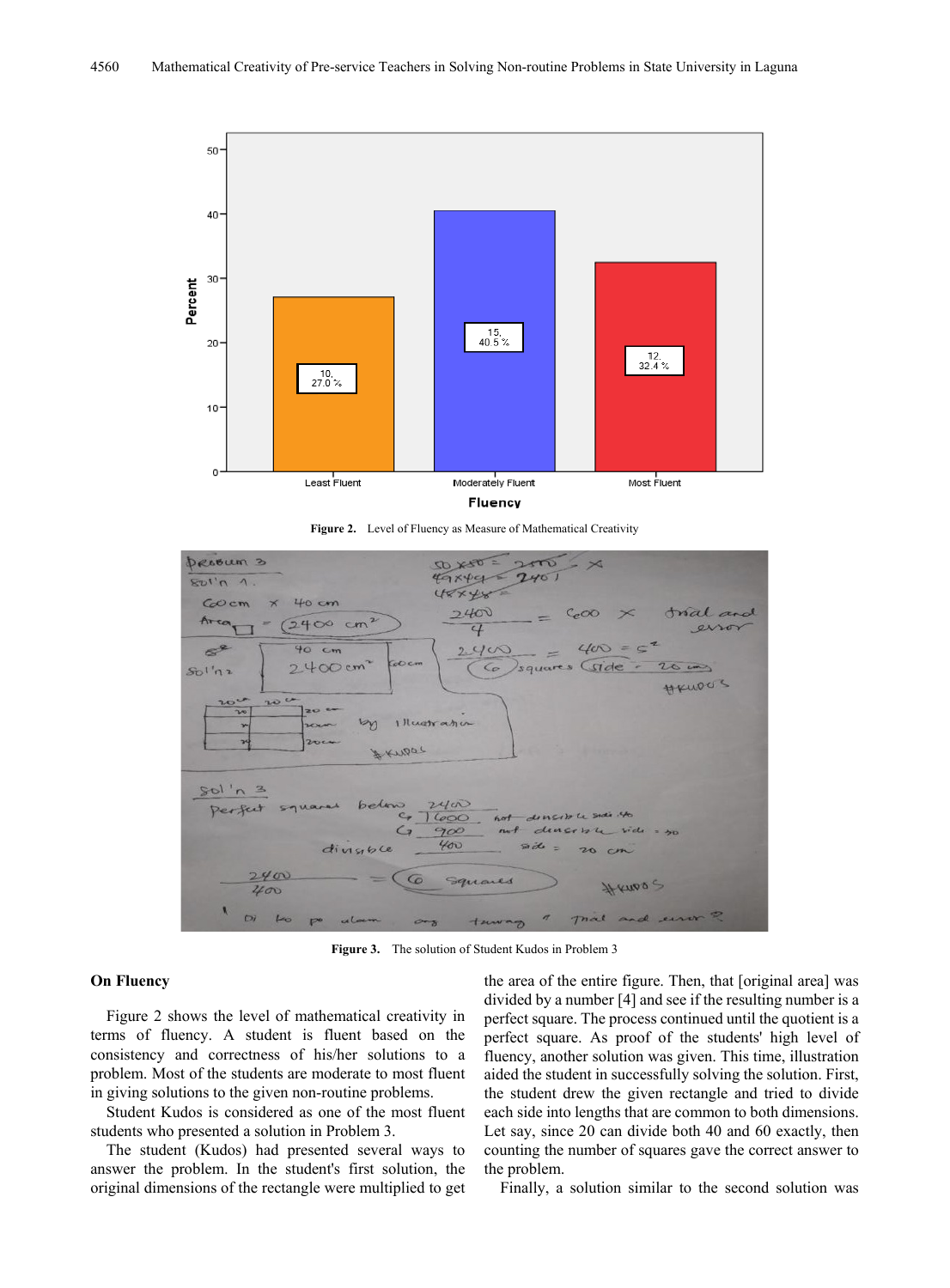presented by student Kudos. The student tried dividing the original area [2,400] by some perfect square numbers [1600, 900, 400] until the original area is exactly divisible by the latter. This student has exemplified the high level of fluency in solving non-routine problems since she had presented a number of relevant and unrepeated ideas [46]. These ideas are deemed appropriate responses in relation to the problem.

In addition, it can be noticed that still 27% of the teacher education students specializing in mathematics are considered least fluent.

Student X44 is considered the least fluent for getting a score of 10 in all six (6) non-routine problems. It can be noticed that she had an attempt to answer the Problem1. The figure shows the solutions to the problem.

From the solution, it can be noticed that the student used

the Trial and Error in solving the problem. The possible scores are each multiplied by 7, then add the products and see if the sum is equal to 356. At first, the sum is not 356, so he tried to multiply 13 by 9 and 2 by 11. This solution led to an incorrect answer. Throughout the solution, the student presented just multiplication and addition of numbers to come up with the answer. Fortes and Andrade [8], attributed low fluency in the inadequacy of knowledge on the concepts that are necessary to answer a problem.

#### **On Flexibility**

Most of the students are at least (21.6%) to moderate, flexible (62.20%). Flexibility is a measure of mathematical creativity that refers to the ability to produce ideas that use different approaches to solve a non-routine problem [46].



**Figure 4.** The solution of Student X44 to Problem 1



**Figure 5.** Level of Flexibility as Measure of Mathematical Creativity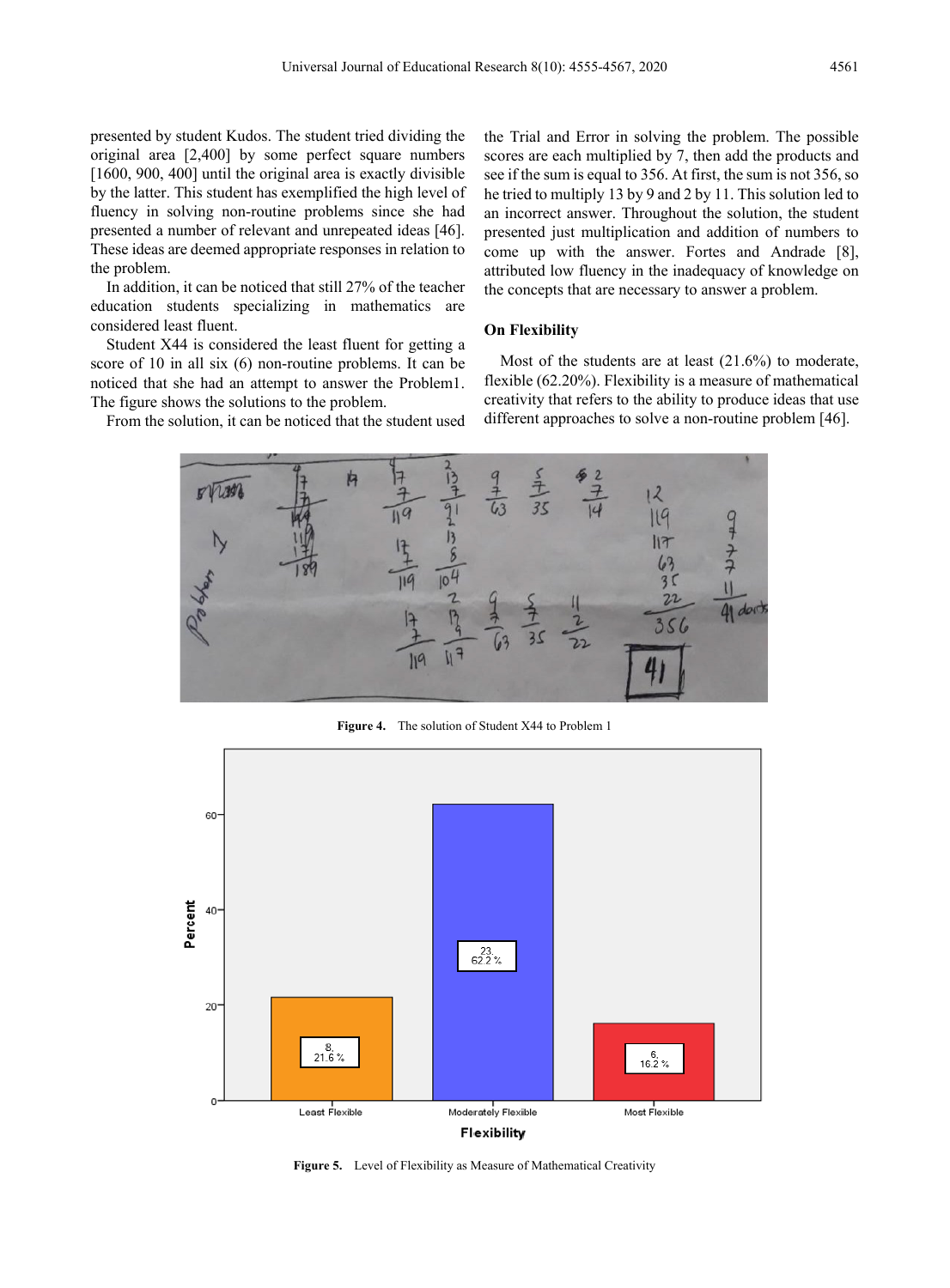Figure 6 shows the solution of student Kudos on the second problem. Here the students had implemented high flexibility in the solutions. Noticeably, the student had used an algebraic approach to solve the problem. She formulated an algebraic system of equation [linear] to find the number of responses of the boy. She represented the number of correct and incorrect responses by different variables and eventually formed two equations.

Another solution was presented, which is a guess and check approach. She tried multiplying numbers 50, 49, 48, …, 38 by 5, until she got an even number multiple of 5 that is greater than and closest to 172. The student had

presented two approaches to produce solutions that are relevant to successfully solve the problem.

The student LF1026 is considered as least flexible in presenting the solution to problem number 2. In figure 7, she used the trial and error method in solving the problem. She tried to find the numbers of correct responses less than 50 then multiplied it by 5. Another number is multiplied by two, and the product was subtracted from the product in the previous procedure. However, she had not revisited the problem and mistakenly derived the answer based on a different total score as it is stated in the problem.



**Figure 6.** The solution of Student Kudos to Problem 2



Figure 7. The solution of Student LF1026 to Problem 2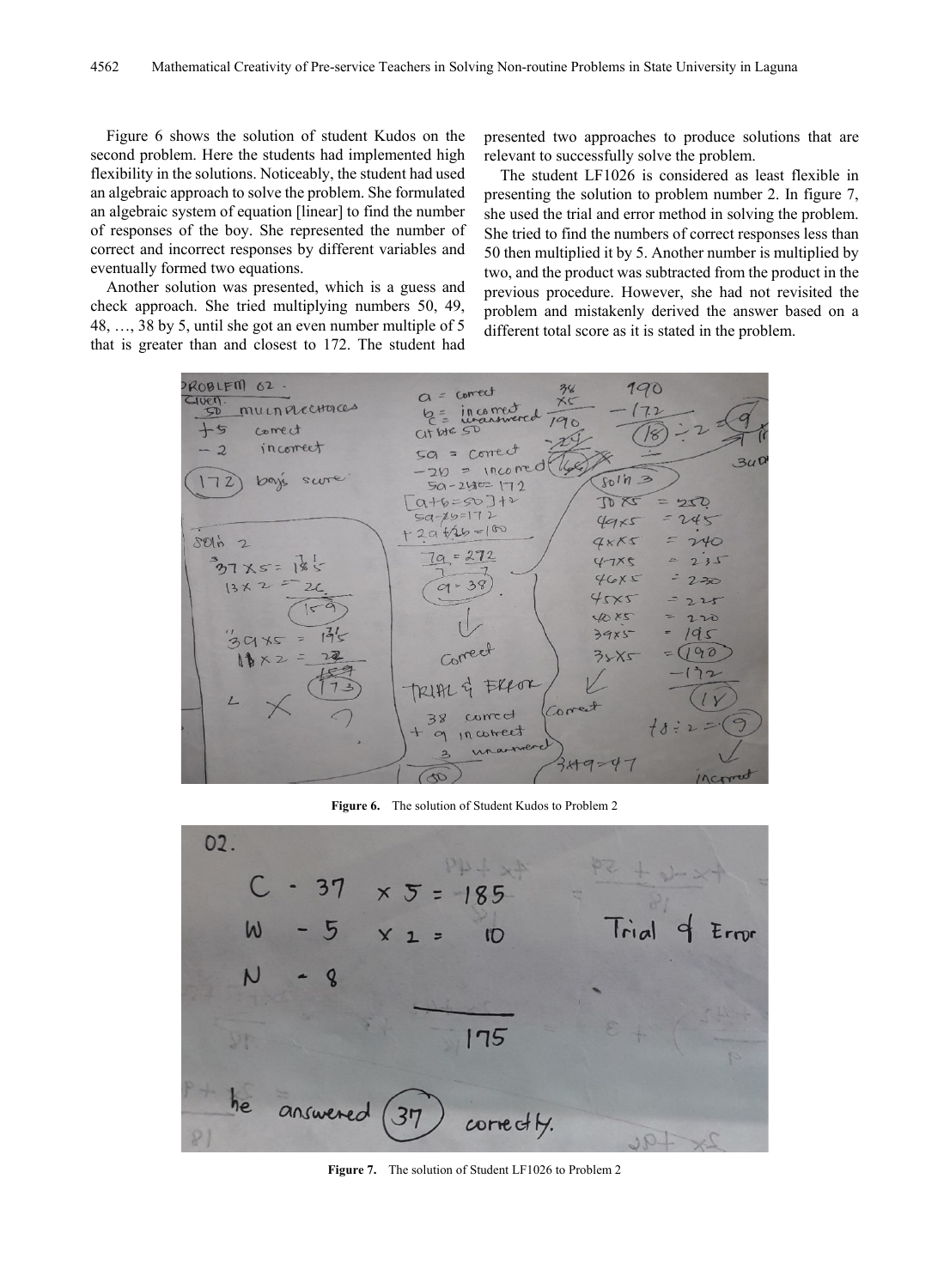Another solution that is of the least level of flexibility is shown in Figure 8. The student [Unknown0214] implemented a solution that involves the use of basic operations. However, she made no explanation of the answer, aside from stating that a trial and error approach was used. Unknown0214 started with what she assumed as the initial number of stickers. She multiplied 42 by 1/3 but failed to add 2 to the product as she should have done according to the problem. According to [46], solutions that stemmed from a single approach are considered a low level of flexibility. In this case, since student Unknown0214 provided just a single solution and then she is considered to possess the lowest level of flexibility in solving Problem 5.

#### **On Originality**

Among the three measures of mathematical creativity, the originality is considered the most difficult component to satisfy. A student who has the most original solution should implement a solution that is not used by most of the students in the same class. However, if a student's solution is used by more than 90% of the class, then his/her solution is of least originality.

Apparently, most of the students (89.20%) provided the least original solutions to most of the problems. Only four students provided original solutions. This means that the students had presented an uncommon response to the given non-routine problems.



**Figure 8.** The solution of Student Unknown0214 to Problem 5



**Figure 9.** Level of Originality as Measure of Mathematical Creativity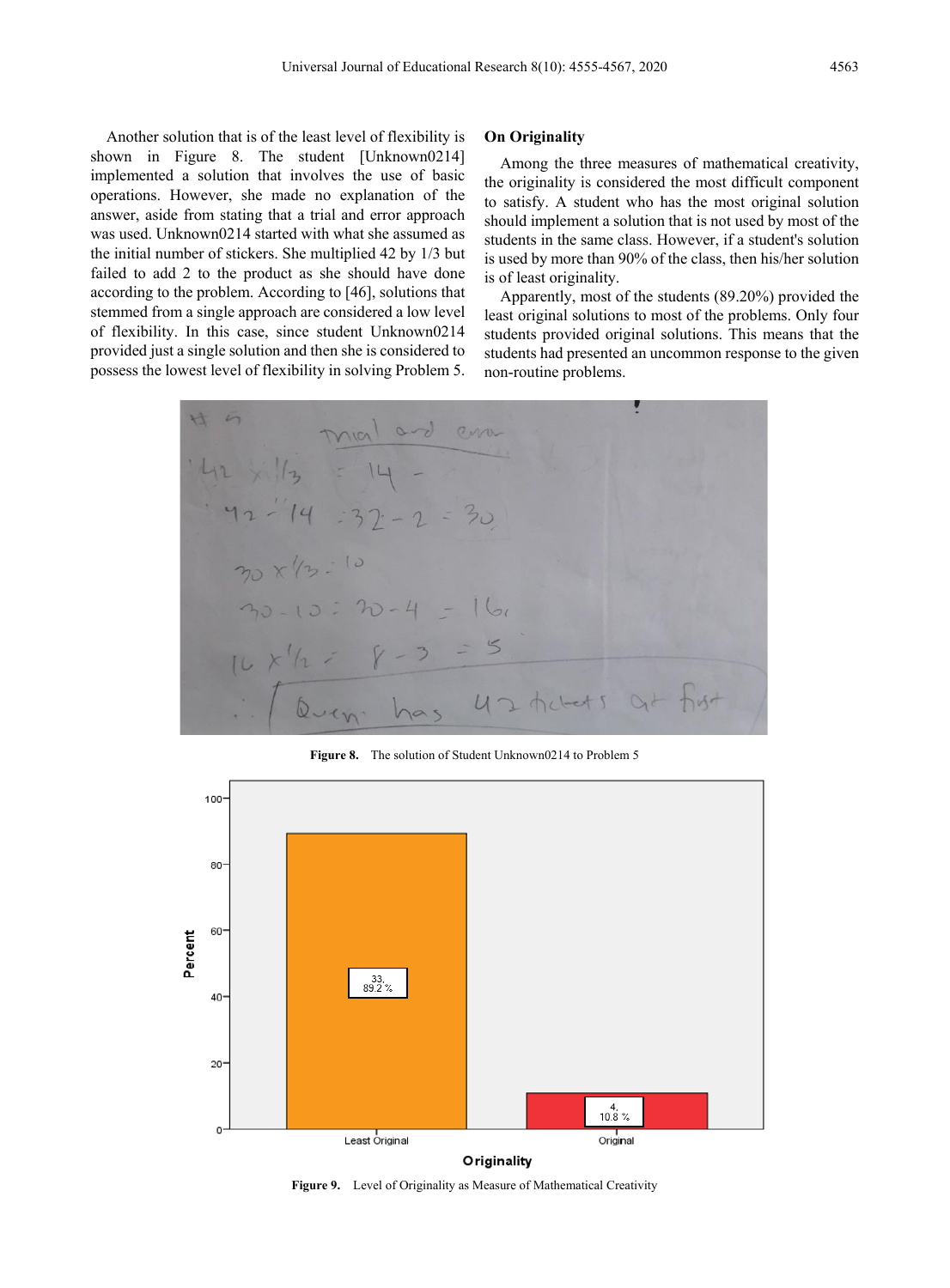

**Figure 10.** The solution of Student Kudos to Problem 1

Student Kudos has presented six (6) solutions to solve problem 1. Referring to Figure 10, the student used basic operations equations, illustrations/diagrams, and tabular solutions. Although these solutions seem common ways out to solve this problem, what made her solution original is the fact she is the only one in her class that utilizes the table-based solution, while the rest of the class used basic operation equations. In problem number 1, only one (1) used a tabular solution. In problem 5, only (2) students solved the problem using a backward solution while the rest used basic operation solutions. This made these students' solutions original.

#### **On Association of Age, Academic Achievement and Level of Mathematical Creativity**

Table 3 shows the test of a significant association between the age and the level of mathematical creativity of the pre-service teachers in terms of fluency, flexibility, originality, and the overall level of mathematical creativity. Findings suggest that the age of the pre-service teachers is not significantly associated with their levels of fluency, flexibility, originality, the over-all level of mathematical creativity in solving mathematical problems. It is also

revealed the significant relationship between the academic achievement of the pre-service and their level of mathematical creativity in terms of fluency and originality. This finding suggests that the students who have a higher level of academic achievement are also the students who are more fluent and manifest a higher level of originality in solving mathematical non-routine problems. This is a converse of the findings of Bahar and Maker [32] that mathematical creativity predicts academic achievement of the students. Furthermore, the academic achievement accounts for 7.89% and 10.4% of the variability in the levels of fluency and originality in solving non-routine mathematics, respectively.

**Table 3.** Test of Significant Association of Age, Academic Achievement and Level of Mathematical Creativity

|                         | Fluency              | Flexibility | Originality | Over-all<br>Level of<br>Mathematical<br>Creativity |
|-------------------------|----------------------|-------------|-------------|----------------------------------------------------|
| Age                     | $-.154$              | $-.107$     | $-.025$     | $-.135$                                            |
| Academic<br>Achievement | $-.281$ <sup>*</sup> | $-.103$     | $-.322$ **  | $-.225$                                            |

\*. Correlation is significant at the 0.05 level (2-tailed)

\*\*. Correlation is significant at the 0.01 level (2-tailed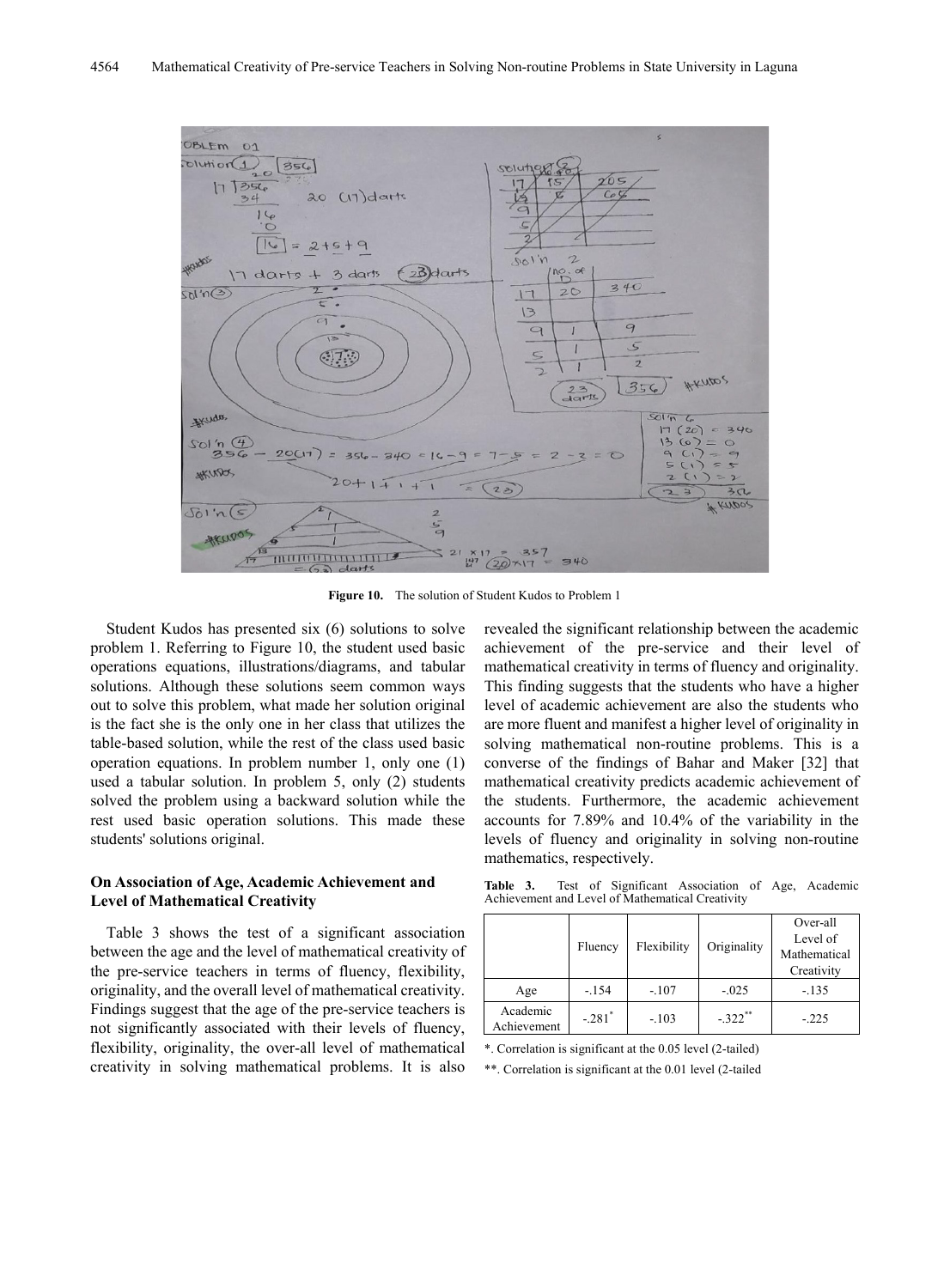|                            | Gender<br>Mean |       | <b>SD</b> | t-test for Equality of Means |    |                      |              |                       |                                                 |       |
|----------------------------|----------------|-------|-----------|------------------------------|----|----------------------|--------------|-----------------------|-------------------------------------------------|-------|
| Mathematical<br>Creativity |                |       |           | t                            | df | Sig.<br>$(2-tailed)$ | Mean<br>Diff | Std.<br>Error<br>Diff | 95% Confidence<br>Interval of the<br>Difference |       |
|                            |                |       |           |                              |    |                      |              |                       | Lower                                           | Upper |
| Fluency                    | Male           | 17.45 | 3.50      | .044                         | 35 | .965                 | .07          | 1.59                  | $-3.15$                                         | 3.29  |
|                            | Female         | 17.38 | 4.73      |                              |    |                      |              |                       |                                                 |       |
| Flexibility                | Male           | 15.64 | 4.59      | .550                         | 35 | .586                 | .87          | 1.58                  | $-2.34$                                         | 4.07  |
|                            | Female         | 14.77 | 4.30      |                              |    |                      |              |                       |                                                 |       |
| Originality                | Male           | 7.36  | 1.91      | $-469$                       | 35 | .642                 | $-.37$       | .78                   | $-1.96$                                         | 1.22  |
|                            | Female         | 7.73  | 2.27      |                              |    |                      |              |                       |                                                 |       |
| Over-all Level             | Male           | 13.49 | 2.85      | .171                         | 35 | .865                 | .19          | 1.13                  | $-2.10$                                         | 2.48  |
|                            | Female         | 13.29 | 3.24      |                              |    |                      |              |                       |                                                 |       |

**Table 4.** Test of Significant Difference in the Level of Mathematical Creativity of the Preservice Teacher When Grouped According to Gender

Table 4 reveals that there is no significant difference between the level of mathematical creativity when the pre-service teachers are grouped according to their gender. This means that the levels of fluency, flexibility, and originality in solving non-routine mathematical problems of pre-service teachers across gender are statistically the same. In other words, male and female pre-service teachers have equal abilities in providing relevant and correct responses to and using diversity, unique and non-standard problem-solving heuristics on mathematical problem-solving tasks.

## **4. Conclusions and Recommendations**

The main purpose of this research is to describe the level of mathematical creativity of teacher education students in solving non-routine problems. It was found out that these pre-service mathematics teachers have a moderate level of fluency and flexibility but a low level of originality. This confirms the previous studies that attempted to describe the mathematical creativity of the students. It is still indispensable to equip students with necessary content knowledge in mathematics so that they may be successful in tasks of solving mathematical problems such as non-routine problems. Although the respondents of this study are third and fourth-year pre-service mathematics teachers, the mastery of the application of content knowledge is yet to be harnessed.

This study also revealed that most of the pre-service mathematics teachers are fluent and flexible in solving non-routine problems. They follow step-by-step solutions to derive the correct answer to the problem. It is so because they had already finished all the specialized subjects which could be used to solve the given problems. However, it was also shown that these pre-service teachers stick to their usual solutions. This fact limits the originality of their solutions. As Leiken [47] suggested, they may use different representations of mathematical concepts, properties such as definitions or theorems on certain mathematical concepts, integrate different mathematical tools from other branches of mathematics or other fields. Nonetheless, they rarely reflect and explore a variety of other solutions there could have in order to solve the problem. Change of direction or approach occurs on some occasions on some non-routine problem, which explains a moderate to a high level of flexibility. However, their idea of solving the problem was not unique most of the time. They did not critically evaluate their solutions, which led to a less original solution.

The study also showed that age has no significant statistical relationship with the pre-service teachers' level of mathematical creativity. However, it was also revealed that the level of academic achievement has a significant relationship with the level of fluency in solving mathematical problems and originality of the strategies they used to solve the same problems. Moreover, there was no significant difference between males and females on their level of mathematical creativity.

To sum up, the teaching of mathematical content knowledge is essential in developing future mathematics teachers. Likewise, creative applications of mathematics in the exploration of problems are as well vital [48]. It is recommended here that a program of intervention may be developed and eventually be used in developing further competence of the pre-service teachers in creatively solving non-routine problems. The use of models in teaching problem solving may also be considered. Furthermore, Nadjafikhaha et al. [25] and Mann [49] stressed that the encouragement of mathematical creativity in combination with computational accuracy is important for students to further develop their mathematical ability and understanding. This is of great help for future mathematics teachers in doing their task of molding Filipino students to become good problem solvers and critical thinkers.

This study reflects the importance of engaging pre-service mathematics teachers to develop mathematical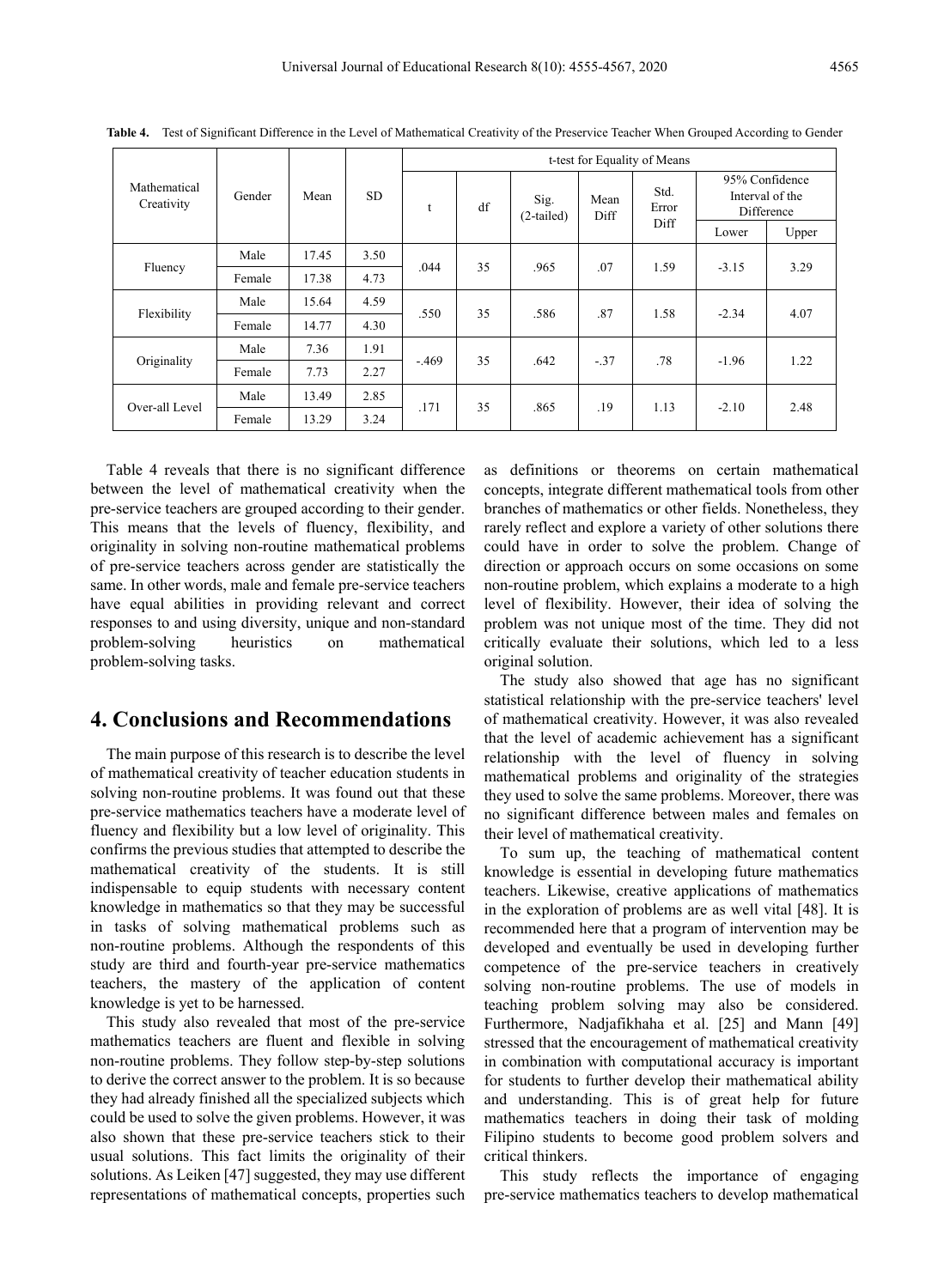creativity. Thus, this recommends developing a framework for the analysis of pre-service teachers' mathematical creativity with regards to the three components, namely: fluency, flexibility, and originality. This also would like to recommend using interventions in teaching that would address the low level of originality among the pre-service teachers.

This study is limited to 37 pre-service mathematics teachers in a state university in Laguna. They answered a-six non-routine problem tasks. Thus, this study further recommends that the same study may be conducted widely on other teacher education institutions in all ages and year levels to provide a bigger picture of mathematical creativity among pre-service mathematics teachers.

## **REFERENCES**

- [1] Mogari, David & Chirove, Munyaradzi. (2017). Comparing 10-12 mathematics learners' non-routine problem-solving. Eurasia Journal of Mathematics, Science, and Technology Education. 13. 4523-4551. Technology 10.12973/eurasia.2017.00946a.
- [2] National Council of Teachers of Mathematics [NCTM]. (2014). Procedural fluency in mathematics: A position of the National Council of Teachers of Mathematics. Reston, VA: NCTM.
- [3] Maulana, F., and Yuniawati, N., 2018. Student's problem-solving ability in non-routine geometry problem. International Journal of Information and Education Technology, Vol. 8(9). DOI: 10.18178/ijiet.2018.8.9.1118
- [4] Nadjafikhah, Mehdi & Yaftian, Narges. (2013). The Frontage of Creativity and Mathematical Creativity. Procedia - Social and Behavioral Sciences. 90. 344-350. 10.1016/j.sbspro.2013.07.101.
- [5] Sriraman, B & Lee, K. (Eds) (2011). The Elements of Creativity and Giftedness in Mathematics. Sense Publishers, Rotterdam.
- [6] Lev-Zamir, H. & Leikin, R. (2013). Saying versus doing teachers' conception on creativity in elementary mathematics teaching. ZDM Mathematics Education, 45, 295-308.
- [7] Yazgan, Y. (2015). Sixth graders and non-routine problems: Which strategies are decisive for success?. Academic Journals. Educational Research and Reviews. Vol. 10(13), pp.1807-1816. Retrieved March 28, 2019, from http://www.academicjournals.org/ERR.
- [8] Fortes, E.C., & Andrade, R.R. (2019). Mathematical Creativity in Solving Non-Routine Problems. The Normal Lights,  $13(1)$ ,  $108 - 135$ .
- [9] Mabilangan, R. A., Limjap, A. A., & Belecina, R. R. (2011). Problem-solving strategies of high school students on non-routine problems: A case study. *Alipato: A Journal of Basic Education*, *5*, 23-46.
- [10] Mogari, D., & Lupahla, N. (2013). Mapping a group of Northern Namibian grade 12 learners' algebraic non-routine problem-solving skills. *African Journal of Research in Mathematics, Science and Technology Education,* 17(1/2), 94-105.
- [11] Levenson, E. (2013). Tasks that may occasion mathematical creativity: Teachers' choices. Journal of Mathematics Teacher Education, 16, 269-291.http://dx.doi.org/10.1007/s 10857-012-9229-9
- [12] Sternberg, R. J., & Lubart, T. I. (1999). The concept of creativity: Prospects and paradigms. In R. J. Sternberg (Ed.), *Handbook of creativity* (pp. 3-15). Cambridge: Cambridge University Press.
- [13] Sriraman, B. (2004). The characteristics of mathematical creativity. *The Mathematics Educator, 14* (1), 19-34.
- [14] Livne, N. & Milgram, R. (2006). Academic versus creative abilities in mathematics: two components of the same construct? *Creativity Research Journal, 18 (2),* 199-212.
- [15] Torrance, E. P. (1995). *The beyonders' in why fly? A philosophy of creativity*. Norwood, NJ: Ablex.
- [16] Silver, E. A. (1997). Fostering creativity though instruction rich mathematical problem solving and problem posing. *International Reviews on Mathematical Education, 29*(3), 75-80. doi: 10.1007/s11858-997-0003-x
- [17] Fetterly, J.M. (2010). *An exploratory study of the use of a problem-posing approach on pre-service elementary education teachers' mathematical creativity, beliefs, and anxiety.* Published Doctoral Dissertation, Florida State University, Florida.
- [18] Leikin, R., & Pitta-Pantazi, D. (2013). Creativity and mathematics education: the state of the art. *ZDM*, *45*(2), 159–166. https://doi.org/10.1007/s11858-012-0459-1
- [19] Sriraman, B., Haavold, P., & Lee, K. (2013). Mathematical creativity and giftedness: a commentary on and review of theory, new operational views, and ways forward. *ZDM, 45*(2), 215-225. https://doi.org/10.1007/s11858-013-0494-6
- [20] Haylock, D. (1997). Recognising Mathematical Creativity in Schoolchildren. *The International Journal on Mathematics Education*, *29*, 68–74. http://doi.org/10.1007/s11858-997-0  $002-v$
- [21] Shahen, R. (2010). Creativity and Education. Creative education, 1, 166-169. http://dx.doi.org/10.4236/ce.2010.13 026
- [22] Wu, J. J., & Albanese, D. (2010). Asian creativity, chapter one: Creativity across three Chinese societies. Thinking Skills and Creativity, 5, 150-154. http://dx.doi.org/10.1016/ j.tsc.2010.10.002
- [23] K-12 Mathematics Education Curriculum Guide Mathematics (2012). Department of Education.
- [24] OECD (2019), PISA 2018 Results (Volume I): What Students Know and Can Do, PISA, OECD Publishing, Paris, https://doi.org/10.1787/5f07c754-en
- [25] Nadjafikhah, M., Yaftian, N. & Bakhshalizadeh, S. (2012). Mathematical creativity: some definitions and characteristics. *Procedia - Social and Behavioral Sciences*, *31*, 285-291.